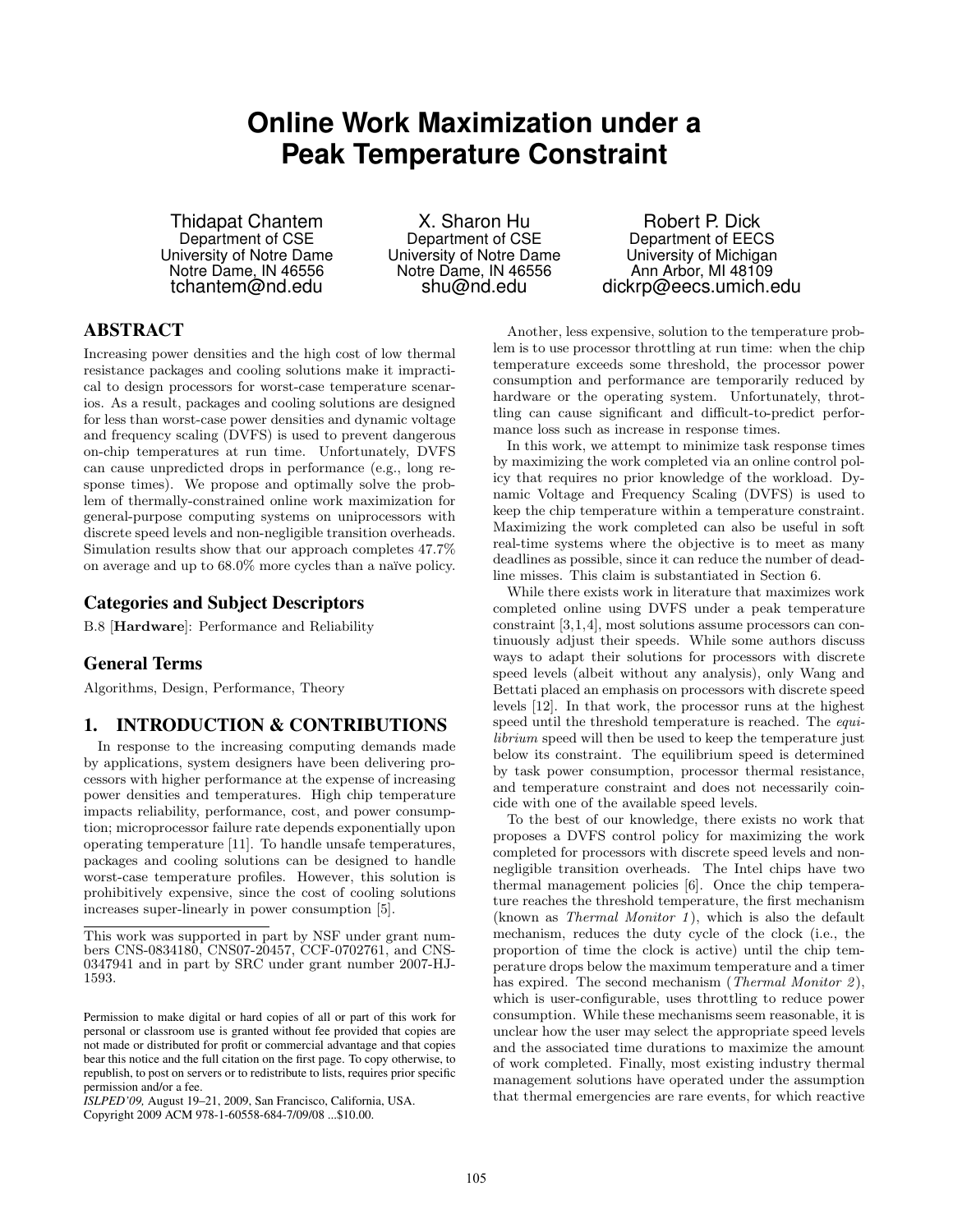techniques are sufficient. Now and in the future, due to the cost of high-performance cooling solutions, processors will often operate near their threshold temperatures, requiring proactive techniques to maintain good performance.

In this paper, we tackle the problem of determining speed schedules that maximizes the work completed under a maximum temperature constraint. We propose an optimal DVFS control policy for processors with discrete speed levels and non-negligible transition overheads. Our policy is applicable to any uniprocessor architecture and requires only two speed levels to maximize the work completed. The two speed levels alternate in a periodic manner (Section 3) with some high speed being applied until the chip temperature reaches the threshold temperature. Simulation results show that our DVFS control policy completes 47.7% on average and up to  $68.0\%$  more cycles than a naïve policy.

## 2. PRELIMINARIES

We consider a DVFS-enabled processor with a temperature threshold  $T_{max}$ . When the processor temperature reach this threshold, the processor starts throttling, i.e., switching from some high speed to some lower speed to reduce power consumption and performance.

We adopt the lumped RC thermal model similar to that used by Zhang and Chatha [14]. The die temperature above the ambient temperature after  $t$  time units is

$$
T = \hat{T} + (T_0 - \hat{T}) \cdot e^{-\frac{t}{\tau}}, \tag{1}
$$

where T is the die's steady-state temperature and  $T = P_{dyn}$ . R, with  $P_{dyn}$  being the dynamic power consumption of the die and R its resistance. In addition,  $\tau$  is the chip time constant, and  $T_0$  is the initial die temperature. Eq. 1 was obtained by solving the following differential equation for T:

$$
RC\frac{dT}{dt} + T - RP = 0.
$$
 (2)

Although we will use Eq. 1 for the rest of the paper, all of our derivations in this paper hold for any exponential temperature equation of the same form. For instance, we can replace Eq. 1 with the temperature equation obtained by Rao and Vrudhula where the die and package are modeled separately [10]. We can also extend Eq. 1 to account for leakage power by noting that a piecewise-linear function can be used to estimate leakage power in the operating temperature ranges with roughly 5% error [8]. That is, the modified Eq. 1 can be obtained by solving the following:

$$
RC\frac{dT}{dt} + T - R(P_{dyn} + P_{leak}) = 0,
$$
\n(3)

where  $P_{leak} = \alpha T + \beta$  for some constants  $\alpha$  and  $\beta$  [8].

For each speed level  $k$  of the processor, we define an associated tuple  $(V_k, S_k, P_k)$ , where  $V_k, S_k$ , and  $P_k$  are the required voltage, speed, and power consumption of the processor when it executes at speed level k, respectively. For speed level  $k$ , Eq. 1 can be written as

$$
T = \hat{T}(S_k) + (T_0 - \hat{T}(S_k)) \cdot e^{-\frac{t}{\tau}}, \tag{4}
$$

where  $\hat{T}(S_k)$  is the steady-state temperature when the processor executes at speed level k and  $\hat{T}(S_k) = S_k^3 P_k R$ .

Problem 1: Given a processor that is kept busy with work to be completed, determine a speed schedule such that the peak temperature constraint is met and total work completed is maximized.

# 3. POLICY FOR PROCESSORS WITH NEG-LIGIBLE TRANSITION OVERHEADS

We describe a policy for maximizing the work completed over a schedule length based on some crucial observations. Namely, we determine (i) the speed levels needed, (ii) the length of time the processor should spend in each speed level, and (iii) the temporal sequence of speed levels at which the processor should execute.

For now, we assume that the processors under consideration have negligible speed transition overheads (Section 4 will generalize). This simplifying assumption allows us to identify some important characteristics of our policy.

Our objective is to develop an optimal DVFS control policy for use once the chip reaches its threshold temperature, and not a pre-throttling policy. In many systems, the time from startup to reaching the temperature constraint is a negligible percentage of total time. In addition, it is important to note that our DVFS control policy does not perform task scheduling, though it can be used in conjunction with any existing task scheduling algorithm.

Consider a high speed level  $S_H$  where  $\hat{T}(S_H) \geq T_{max}$ . During throttling, if the processor execute tasks using  $S_H$ for long enough, the chip peak temperature will eventually reach  $T_{max}$ . Our first question is whether such a high speed should be used until the chip temperature reaches  $T_{max}$  or be used for a shorter amount of time. The following lemma answers this question. In addition, the "sufficiently large time interval" requirement is there to ensure that the time interval under consideration is long enough for the chip temperature to reach  $T_{max}$  at least once.

LEMMA 1. Given a sufficiently large time interval  $[t_a, t_b]$ , consider the speed schedules that consecutively apply  $S_{L1}$ ,  $S_H$ , and  $S_{L2}$  where  $\hat{T}(S_{L1}) < T_{max}$ ,  $\hat{T}(S_{L2}) < T_{max}$  and  $T(S_H) \geq T_{max}$ . In addition,  $S_{L1}$  and  $S_{L2}$  may be identical but need not be. Let the transition overheads be negligible. Given some initial temperature  $T_a \geq \min\{T(S_{L1}), T(S_{L2})\}$ and end temperature  $T_b$ . A schedule that completes the maximum amount of work must allow the chip temperature to reach  $T_{max}$  at the end of the application of  $S_H$ .

We give a sketch of the proof (details can be found in our technical report [2]). The work completed is a function of  $S_H$ ,  $S_{L1}$ ,  $S_{L2}$ ,  $t_a$ ,  $t_b$ , as well as  $t_1$  and  $t_2$ , which are the durations of the application of  $S_{L1}$  and  $S_H$ , respectively. Accordingly, we can write three temperature equations for interval  $[t_a, t_b]$ . Solving the system of equations, we express the work completed as a function of  $T_2$ , the end temperature of the high speed execution. By differentiating the total work completed with respect to  $T_2$  and setting the resulting function to 0, we can solve for  $T_2$  and show that to maximize the work completed,  $T_2 = T_{max}$ .

In Lemma 1, we referred to the high  $(S_H)$  and low  $(S_{L1})$ and  $S_{L2}$ ) speeds with the requirements that  $\hat{T}(S_{L1}), \hat{T}(S_{L2})$  $T_{max}$  and  $\hat{T}(S_H) \geq T_{max}$ . Since modern processors often have several speed levels, we use the following theorem to determine which maximize the work completed.

THEOREM 1. Given a sufficiently large time interval  $[t_a, t_b]$ , consider the speed schedules that consecutively apply S<sup>L</sup>1,  $S_H$ , and  $S_{L2}$  an arbitrary number of times and  $\hat{T}(S_{L1})$  $T_{max}$ ,  $\hat{T}(S_{L2}) < T_{max}$ , and  $\hat{T}(S_H) \geq T_{max}$ . Let the transition overheads be negligible. Given some initial temperature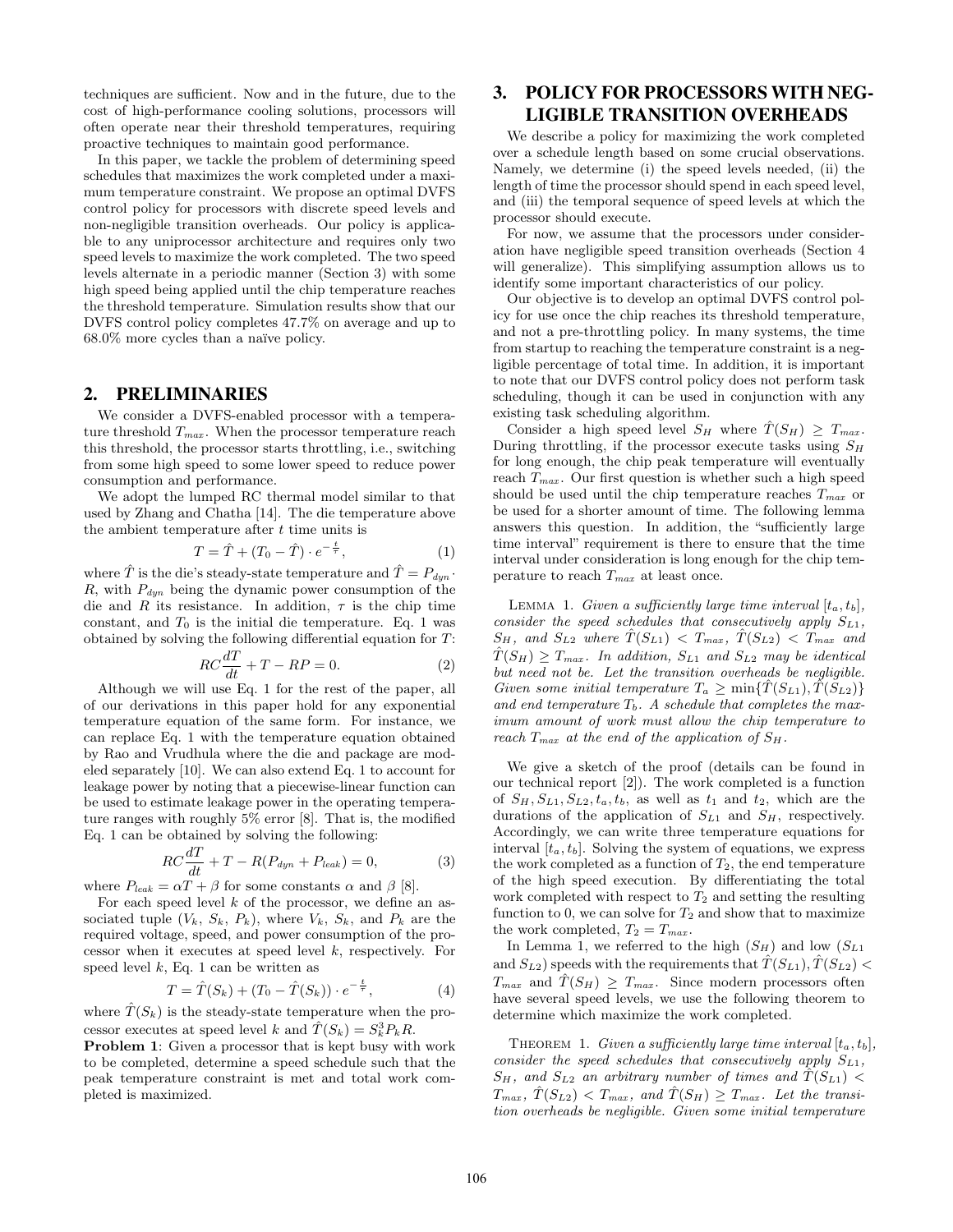$T_a \geq \min\{\hat{T}(S_{L1}), \hat{T}(S_{L2})\}$  and end temperature  $T_b$  and assume that the duration of the application of  $S_{L1}$  or  $S_{L2}$  is non-zero, a schedule that completes the maximum amount of work must satisfy  $S_{L1} = S_{L2} = \max\{s|\hat{T}(s) < T_{max}\}\$ and  $S_H = \min\{s|\hat{T}(s) \geq T_{max}\}.$ 

PROOF. We first prove the theorem for the schedules that consecutively apply  $S_{L1}$ ,  $S_H$ , and  $S_{L2}$  once. Let  $t_1$  and  $t_2$  denote the durations of the application of  $S_{L1}$  and  $S_{L2}$ , respectively. Let  $t_3$  denotes the duration of the application of  $S_H$  and  $t_3 = t_b - t_a - t_1 - t_2$ . In addition, let  $T_1$  and  $T_3$  be the temperatures at the end of the application of  $S_{L1}$  and  $S_H$ , respectively. We can write three associated temperature equations as follows:

$$
T_1 = \hat{T}(S_{L1}) + (T_a - \hat{T}(S_{L1}))e^{-\frac{t_1}{\tau}}, \tag{5}
$$

$$
T_3 = \hat{T}(S_H) + (T(t_1) - \hat{T}(S_H))e^{-\frac{t_b - t_a - t_1 - t_2}{\tau}}, \text{ and } (6)
$$

$$
T_b = \hat{T}(S_{L2}) + (T(t_3) - \hat{T}(S_{L2}))e^{-\frac{t_2}{\tau}}.
$$
\n(7)

From Lemma 1, we know that  $T_3 = T_{max}$ . Letting  $A =$  $e^{-\frac{t_b-t_a-t_2}{\tau}}$  and combining Eq. 5 with Eq. 6 yields

$$
t_1 = \tau \ln \left( \frac{\hat{T}(S_H) - T_{max} + (T_a - \hat{T}(S_{L1}))A}{(\hat{T}(S_H) - \hat{T}(S_{L1}))A} \right). \tag{8}
$$

By definition, the total work completed during  $[t_a, t_b]$  is  $W = (S_{L1} - S_H) \cdot t_1 + (S_{L2} - S_H) \cdot t_2 + S_H \cdot (t_b - t_a).$ To determine the appropriate value of  $S_{L1}$  to maximize  $W$ , we take the partial derivative of W with respect to  $S_{L1}$ , observing that neither A nor  $t_2$  depends on  $S_{L1}$ . We obtain:

$$
\frac{\partial W}{\partial S_{L1}} = \tau \ln \left( \frac{\hat{T}(S_H) - T_{max} + (T_a - \hat{T}(S_{L1}))A}{(\hat{T}(S_H) - \hat{T}(S_{L1}))A} \right) \n+ \frac{\tau(S_{L1} - S_H)\hat{T}'(S_{L1})}{\hat{T}(S_H) - \hat{T}(S_{L1})} \cdot \left( \frac{\hat{T}(S_H) - T_{max} + A(T_a - \hat{T}(S_H))}{\hat{T}(S_H) - T_{max} + A(T_a - \hat{T}(S_{L1}))} \right)
$$
\n(9)

From Eq. 9,  $\frac{\partial W}{\partial S_{L1}} = 0$  if  $T_a = A^{-1}(T_{max} - \hat{T}(S_H) + \hat{T}(S_H)A)$ . However,  $T_{max} < \hat{T}(S_H) - A(\hat{T}(S_H) - T_a)$  and therefore  $T_a > A^{-1} (T_{max} - \hat{T}(S_H) + \hat{T}(S_H)A)$ . (This can be proved by combining Eq. 5 with Eq. 6, writing the resulting equation as a function of  $T_{max}$ , and directly comparing  $T_{max}$  to  $\hat{T}(S_H)$  –  $A(\hat{T}(S_H) - T_a)$ ). Now, we want to determine how  $\frac{\partial W}{\partial S_{L_1}}$ changes as  $T_a$  increases. To do so, we take the second partial derivative of  $W$  with respect to  $T_a$ . We have

$$
\frac{\partial^2 W}{\partial T_a \partial S_{L1}} = \tau \frac{A}{\hat{T}(S_H) - T_{max} + A(T_a - \hat{T}(S_{L1}))}
$$

$$
\cdot \left( 1 + \frac{A(S_{L1} - S_H)\hat{T}'(S_{L1})}{\hat{T}(S_H) - T_{max} + A(T_a - \hat{T}(S_{L1}))} \right). (10)
$$

Since  $\hat{T}(S_H) - T_{max} + A(T_a - \hat{T}(S_H)) > 0$ ,  $\hat{T}(S_H) - T_{max}$  $A(T_a - \hat{T}(S_{L1})) > 0$ . Now,  $\frac{\partial^2 W}{\partial T_a \partial S_{L1}} \ge 0$  if the expression inside the main parentheses of Eq. 10 is greater than 0. In other words, we wish to show that

$$
\frac{A(S_{L1} - S_H)\hat{T}'(S_{L1})}{\hat{T}(S_H) - T_{max} + A(T_a - \hat{T}(S_{L1}))} \ge -1.
$$
 (11)

Since  $\hat{T}(S_{L1}) < \frac{\hat{T}(S_H) - \hat{T}(S_{L1})}{S_H - S_{L1}},$  we have

$$
A(\hat{T}(S_H) - \hat{T}(S_{L1})) \leq \hat{T}(S_H) - T_{max} + A(T_a - \hat{T}(S_{L1}))
$$
  

$$
T_{max} \leq \hat{T}(S_H) - A(\hat{T}(S_H) - T_a), \qquad (12)
$$

which holds, as was explained between Eq. 9 and Eq. 10. Therefore,  $\frac{\partial^2 W}{\partial T_a \partial S_{L1}} \geq 0$  and as  $T_a$  increases,  $\frac{\partial W}{\partial S_{L1}}$  also increases. In other words,  $\frac{\partial W}{\partial S_{L1}} \geq 0$  for all values of  $T_a$ and  $S_{L1} = \max\{s|\hat{T}(s) < T_{max}\}.$ 

The same technique can be used to prove that  $S_H$  =  $\min\{s|\hat{T}(s) \geq T_{max}\}\$ and  $S_{L2} = \max\{s|\hat{T}(s) < T_{max}\}\$ . Furthermore, using induction, we can prove the theorem for the schedules that consecutively apply  $S_{L1}$ ,  $S_H$ , and  $S_{L2}$  and arbitrary number of times.  $\Box$ 

As a direct consequence of Theorem 1, a DVFS control policy that maximizes the work completed only needs to use two speed levels:  $S_H = \min\{s|\hat{T} \geq T_{max}\}\$ and  $S_L =$  $\max\{s|\hat{T} < T_{max}\}\$ . Incorporating these results, the following theorem generalizes the observation from Lemma 1 to an arbitrary number of high speed intervals. For the rest of the section, the proofs can be found in our technical report [2]).

THEOREM 2. Given a sufficiently large time interval  $[t_a, t_b]$ ,  $S_L$  and  $S_H$  be alternately applied and  $T(S_L) < T_{max}$  and  $\hat{T}(S_H) \geq T_{max}$ . Let the transition overheads be negligible. Given an initial temperature  $T_a = \hat{T}(S_L)$  and end temperature  $T_b$ , and let the total number of speed transitions be fixed, a schedule that completes the maximum amount of work must allow the chip temperature to reach  $T_{max}$  at the end of every application of  $S_H$ .

Theorems 1 and 2 provide a theoretical foundation for any work-maximizing, DVFS control policy. That is, the theorems specify the speed levels needed and indicate that it is advantageous in terms of maximizing the work completed to alternate between the high and low speeds while allowing the chip to reach the maximum temperature at the end of every high speed application interval. We now need to determine how long the low speed level should be applied and whether each low speed level interval should have the same duration. To answer these questions, we begin by defining a periodic speed schedule then showing that such a schedule is part of the optimal DVFS control policy.

Definition 1. A periodic speed schedule is a speed schedule that alternately applies  $S_L$  and  $S_H$  (where  $\hat{T}(S_L) < T_{max}$ and  $T(S_H) \geq T_{max}$ ) in a time interval such that the durations of all applications of  $S_H$  are the same and the durations of all applications of  $S_L$  are the same.

LEMMA 2. Given a sufficiently large time interval  $[t_a, t_b]$ with the initial chip temperature of  $T_{max}$ , let  $S_L$  and  $S_H$ be alternately applied with  $S_H$  being applied until the chip temperature reaches  $T_{max}$  and  $\hat{T}(S_L) < T_{max}$  and  $\hat{T}(S_H) \geq$  $T_{max}$ . Let the transition overheads be negligible and let the total number of speed transitions be fixed. A schedule that completes the maximum amount of work must be a periodic speed schedule.

Though Lemma 2 describes a desired property of a workmaximizing speed schedule, it does not specify the length of the  $S_L$  intervals. The time duration in which the processor applies  $S_L$  determines the number of speed transitions in a given time interval. For processors with negligible transition overheads, more transitions would lead to more work completed (i.e., the duration of every application of  $S_L$  should be minimized), as shown by the following theorem.

.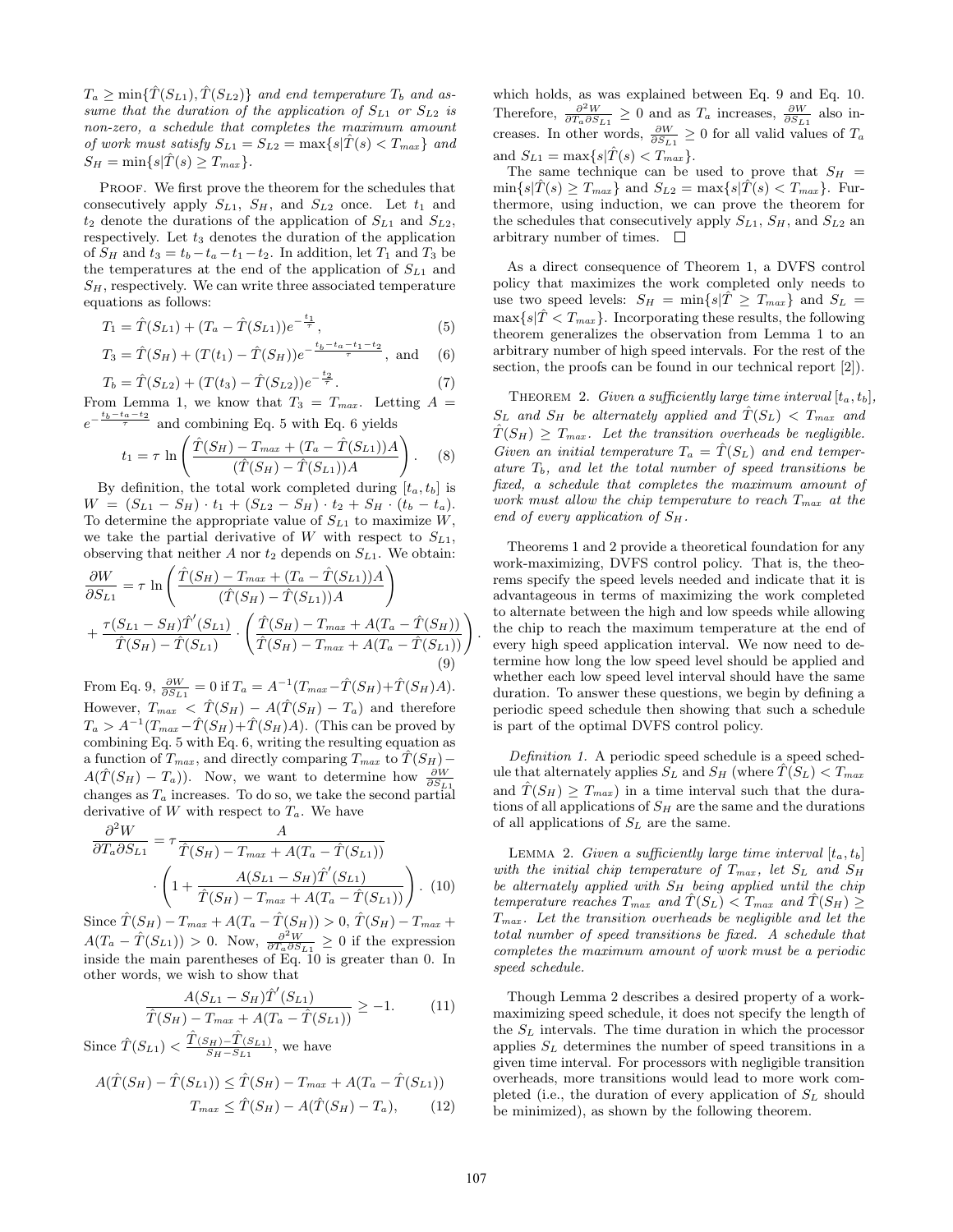THEOREM 3. Given a sufficiently large time interval  $[t_a, t_b]$ , Let  $S_L$  and  $S_H$  be alternately applied and satisfying  $\hat{T}(S_L)$  $T_{max}$  and  $\hat{T}(S_H) \geq T_{max}$ . Let the transition overheads be negligible. A schedule with m speed transitions completes more work than a schedule with n speed transitions if  $m > n$ .

We now summarize our **optimal DVFS** control policy. To maximize the work completed, the processor should periodically alternate between the low speed  $S_L = \max\{s|\hat{T}<\hat{T}\}$  $T_{max}$  and the high speed  $S_H = \min\{s|\hat{T} \geq T_{max}\}\$ . In addition, the processor should run at the high speed  $S_H$  until the chip temperature reaches  $T_{max}$ . With negligible transition overhead, the processor should minimize the time it spends running at the low speed (i.e., the throttling time) by switching to the high speed as soon as possible.

# 4. EXTENDING THE OPTIMAL POLICY TO NON-IDEAL CASES

Each speed transition imposes some overhead, reducing the amount of time spent on computation. Figure 1 illustrates the typical trajectories for voltage and speed levels during two transitions. When transitioning from a lower speed to a higher speed, the voltage is gradually increased until it reaches the required value (we have simplified the voltage curve to a straight line when in reality it is a staircase curve). Once this happens, the processor switches to the higher speed. During this transition, there is a small time interval  $\alpha$  during which the processor clock is halted and no work is completed. The process of transitioning from a higher speed to a lower speed is similar, except that the processor switches to the new speed immediately and gradually decreases the voltage. Once again, the processor clock is halted for a short duration  $\beta$ . Typical values for  $\alpha$  and  $\beta$  are on the order of tens of microseconds. The voltage changing times, a and b, are on the order of hundreds of microseconds.

Compared to the scenario where there is no transition overhead (denoted as "ideal" in Figure 1), there is no work loss during b. During  $\alpha$  and  $\beta$ , the number of cycles lost is  $S_H \cdot \alpha$  and  $S_L \cdot \beta$ , respectively. Finally, during a, the number of cycles lost is  $(S_H - S_L) \cdot a$ . To find the optimal value of the time the processor spends at the low speed level  $t_l$ , we find the maximum value of the net work completed function that accounts for transition overheads.

Given a schedule length  $L$ , the net work completed  $W^*$  is

$$
W^* = [(t_l - \beta + a) \cdot S_L + (t_h - \alpha - a) \cdot S_H] \cdot \frac{L}{t_l + t_h}, (13)
$$

where  $t_h$  is the duration of the high speed level application. The following theorem identifies the optimal value for  $t_l$ .

THEOREM 4. Given a schedule length  $L$ , let  $S_L$  and  $S_H$  be two speed levels satisfying  $T(S_L) < T_{max}$  and  $T(S_H) \geq T_{max}$ Let  $t_l$  and  $t_h$  be the time durations the processor spends at the low and high speeds, respectively, and let  $\lambda = \beta \cdot S_L + \alpha \cdot S_H +$  $(S_H-S_L)\cdot a$ , where  $\alpha$ ,  $\beta$ , and a are constants associated with transition overheads as defined previously. Further, assume that the processor uses the DVFS control policy presented in Section 3. A speed schedule that maximizes the net work completed over  $\overline{L}$  must have  $t_l^*$  that satisfies

$$
(S_H - S_L) \cdot (t_h - t_l^* \cdot t_h') - \lambda \cdot (1 + t_h') = 0, \quad (14)
$$
  
where  $t_h$  is expressed as a function of  $t_l^*$  and  $t_h' = \frac{\partial t_h}{\partial t_l^*}$ .

As a result, we can use our previously proposed policy to maximize the work completed for processors with non-



Figure 1: Waveforms of speed  $S$  and voltage  $V$  levels for two transitions.

negligible transition overheads if the throttling time is found by solving Eq. 14 using a nonlinear equation solver.

# 5. WORKLOADS WITH DIFFERENT POWER CONSUMPTIONS

So far, we have assumed that processor power consumption is fixed over time for a given speed level. In reality, the required power consumption may depend on the details of operation and hardware, resulting in steady-state temperatures differing among workloads even for the same processor speed level. Since our DVFS control policy relies on the steady-state temperature of different speed levels to determine  $S_H$  and  $S_L$ , some modifications are needed. Consider a system that must execute different workloads with different power consumption over time. For the duration of a workload, which may consist of a number of applications, we can determine  $S_H$  and  $S_L$  as follows:  $S_H$  =  $\min\{s|s^3P_iR\geq T_{max}\}\text{ and }S_L=\max\{s|s^3P_iR\langle T_{max}\},\$ where  $P_i$  is the maximum power consumption when executing workload  $WL<sub>i</sub>$ . As long as the power consumption of the workload in a given time interval is known at run-time, e.g., by using performance counter based power models [7], our proposed DVFS control policy will maximize the work completed. The more complex case where tasks in a workload require different power consumptions is left as future work.

#### 6. SIMULATION RESULTS

In this section, we use simulation results to demonstrate the effectiveness of our optimal DVFS control policy.

#### 6.1 Simulation Setup

Using a Java simulator, we modeled our processor based on the Alpha 21264 processor, which consumes 120W of power when running at the highest frequency of 4 GHz with the maximum temperature of  $110\degree C$  [10]. The silicon die and copper package have the dimensions of  $16 \text{ mm} \times 16 \text{ mm}$  $\times$  0.5 mm and 24 mm  $\times$  24 mm  $\times$  2 mm, respectively. The threshold temperature is set to  $90\degree$ C. To compute the time constant for Eq. 1, we obtained temperature data via simulations in ISAC [13] using the default settings for all thermalrelated parameters (e.g., heat capacity).

Since we did not have the data on the available voltage and frequency pairs of the Alpha processor, we assumed that it can switch to the same speed levels as the Intel Core Duo [6]. That is, we used the speed levels of the Intel Core Duo but calculated the corresponding power consumption and frequency. For our system, the available speed levels are: 0.462, 0.615, 0.692, 0.769, 0.846, 0.923, and 1.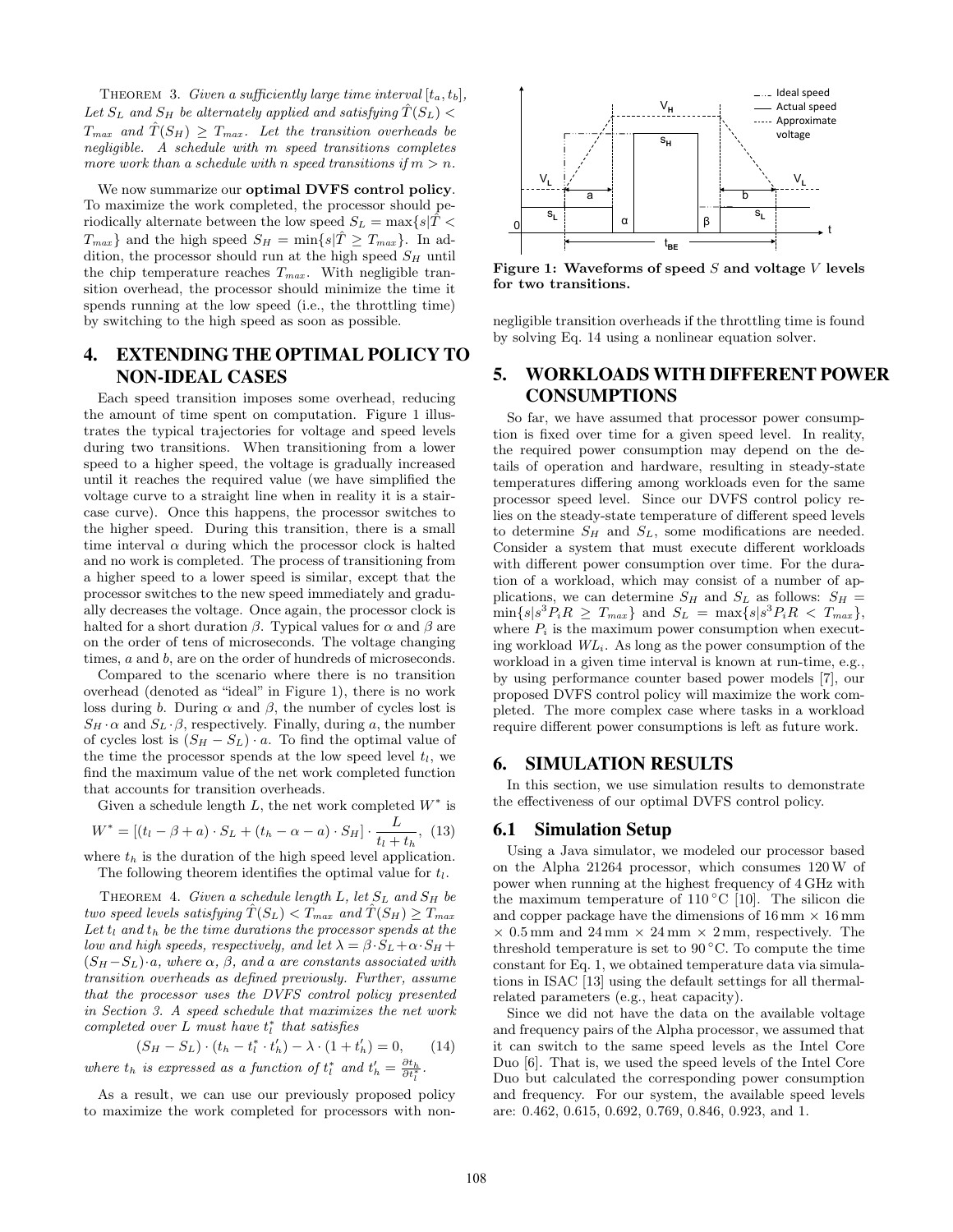

Figure 2: Results for different speed selection policies with throttling time of 10 s.

As our policy does not perform scheduling, it is insensitive to the type of applications that may be running. We used a periodic soft real-time system as an example application. Each simulation consisted of 100 randomly generated task sets of 20 tasks each for 30 different utilization levels  $(U_{level} = 0.05, 0.1, \dots, 1.5)$ , for a total of 3,000 task sets. The utilization level signifies how loaded the processor is; a utilization level of 1 or greater means that the system is overloaded. Task periods ranged from 1 s to 10 s, with task execution times from 0.2 to 0.8 of the periods. For underloaded systems, a background job was also added. Each task set was simulated for a duration of 1,000 s.

For each run, we recorded the following data: number of cycles completed, number of deadline missed, average delays for jobs that missed their deadlines, and associated transition overhead, if applicable. Note that while we use a soft real-time system as an example here, metrics such as the number of cycles completed are relevant for general-purpose computing systems as well. In addition, while maximizing the work completed is not the same as maximizing the number of deadlines met, our results show that completing more work often leads to meeting more job deadlines.

## 6.2 Negligible Transition Overheads Case

We now discuss the simulation results for the different speed selection policies: (i) the naïve approach where the highest and lowest speed levels are both used (corresponding to the speeds of 1 and 0.462, respectively), (ii) the one speed approach where the highest of the low speed levels is used the entire time (corresponding to the speed of 0.846), and (iii) the best approach where the lowest of the high and highest of the low speed levels are selected (corresponding to the speeds of  $0.923$  and  $0.846$ , respectively). Note here that the naïve approach could represent the policy used by Thermal Monitor 2 described in Section 2. We did not specifically compare with *Thermal Monitor 1* since it is non-configurable. The initial chip temperature is set to  $T_{max}$  since we are interested in the performance of the system once the processor starts to throttle. The throttling time used for this set of simulations is 10 s, which is similar to the default throttling time for the 2.13 GHz Pentium M-770 CPU [9].

The results are shown in Figure  $2(a)$ –(c), which compare the average number of cycles completed, average number of deadline misses, and average delays for jobs that missed their deadlines, respectively. The average number of cycles completed is compared with the number of cycles completed when using the equilibrium speed described in Section 2. We can see that the proposed speed selection policy consistently outperforms the na¨ıve policy in terms of all performance metrics. A comparison between the naïve and best speed selection policies reveals that our approach completes 47.65% on average and up to  $67.99\%$  more cycles than the naïve approach. Our policy also improves the number of cycles completed by the one speed policy by 1.60% on average and up to 3.29%. When compared to the number of cycles completed using the equilibrium speed, our approach deviates on average by only 2.76% and up to 2.93%. In addition, our policy reduces deadline misses by 59.38% on average and up to  $100\%$  compared to the naïve policy. Our policy also reduces deadline misses compared to the one speed approach by 3.65% on average and up to 45.74%. Note that the best policy would yield more substantial performance improvements over the one-speed policy for systems with fewer speed levels and/or when the lowest of the high speed differs significantly from the equilibrium speed.

Figure  $3(d)$ –(f) show the effect of different throttling times (i.e., the times the processor spends at the low speed) on system performance when using our policy. We used the throttling times of  $0.1$  s,  $0.5$  s,  $1$  s,  $5$  s, and  $10$  s. Recall that the 2.13 GHz Pentium M-770 CPU uses a throttling time of about 10 s [9]. With a throttling time of 0.1 s, our DVFS control policy completes between 0.20% and 2.51% on average and up to between 0.22% and 2.68% more cycles than the throttling times of 0.5 s, 1 s, 5 s, and 10 s, respectively. When compared to the policy that uses the equilibrium speed, our policy completes 0.25% fewer cycles (using the throttling time of 0.1 s). Last but not least, the smallest throttling time (0.1 s) reduces deadline misses by between 8.14% and 9.42% on average and up to 100%.

## 6.3 Non-Negligible Transition Overheads Case

As described in Section 4, the constants associated with transition overheads that we need to consider are  $\alpha$ ,  $\beta$ , and a, which we set to 10 us, 5 us, and 100 us, respectively. Since these constants are much smaller than the die thermal time constants, it is reasonable to assume that the die temperature does not change during speed transitions.

Figure 4 plots the net number of cycles completed (i.e., with transition overheads considered) as a function of the throttling times using our DVFS control policy. By solving Eq. 14, we know that the optimal throttling time is 43.23 ms and this is confirmed by the results of the simulation. As expected, when transition overheads are nonnegligible, switching from the low to high speeds more often